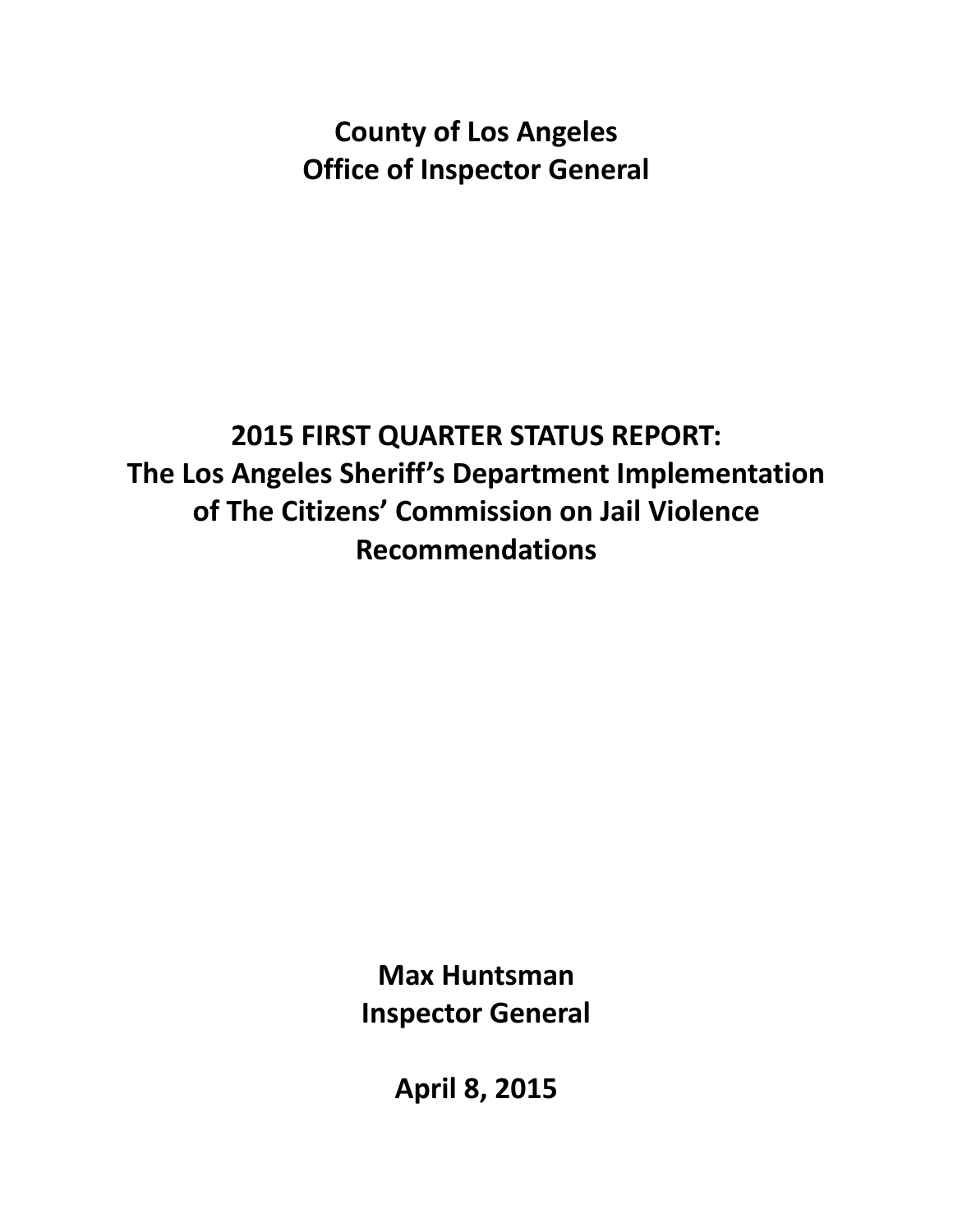### **2015 FIRST QUARTER STATUS REPORT APRIL 8, 2015**

Since the Office of Inspector General's (OIG) *2014 Fourth Quarter Status Report* on the Los Angeles County Sheriff's Department's implementation of the Citizens' Commission on Jail Violence (CCJV) recommendations was submitted on January 20, 2015, the Department has made additional progress in a number of areas. As the OIG increases its staffing, it intends to implement the monitoring plan set forth in its *First Status Report and Monitoring Plan.* The critical issue of OIG access to personnel files and other confidential materials remains unresolved, thereby limiting the effectiveness of much of the OIG's monitoring plan. The OIG respectfully submits to the Board of Supervisors its 2015 First Quarter Status Report.

Since the OIG's *2014 Fourth Quarter Status Report*, the implementation status of the CCJV recommendations remains unchanged, with the exception of Recommendation 6.5, which is now "Implemented," but which requires further monitoring by OIG as noted in the *First Status*  Report and Monitoring Plan.<sup>1</sup> For this reporting period, the OIG has spoken regularly with executives and managers Department-wide to obtain necessary information and data. The OIG spoke with Sheriff Jim McDonnell's aide, Custody Division lieutenants and personnel from Custody Support Services (CSS) and Custody Training and Standards Bureau (CTSB), and met with personnel from the Data Systems Bureau (DSB), the Internal Affairs Bureau (IAB) and the Internal Monitoring, Performance Audits and Accountability Command (IMPAAC). The Department was accommodating in providing additional data when requested.

The OIG meets weekly with the Assistant Sheriff, Custody Division, Terri McDonald and the Custody Division chiefs and meets individually with Terri McDonald several times each

 $\overline{a}$ 

<sup>1</sup> CCJV Recommendation 6.5: "The number of supervisors to deputies should be increased and the administrative burdens on Custody supervisors should be minimized."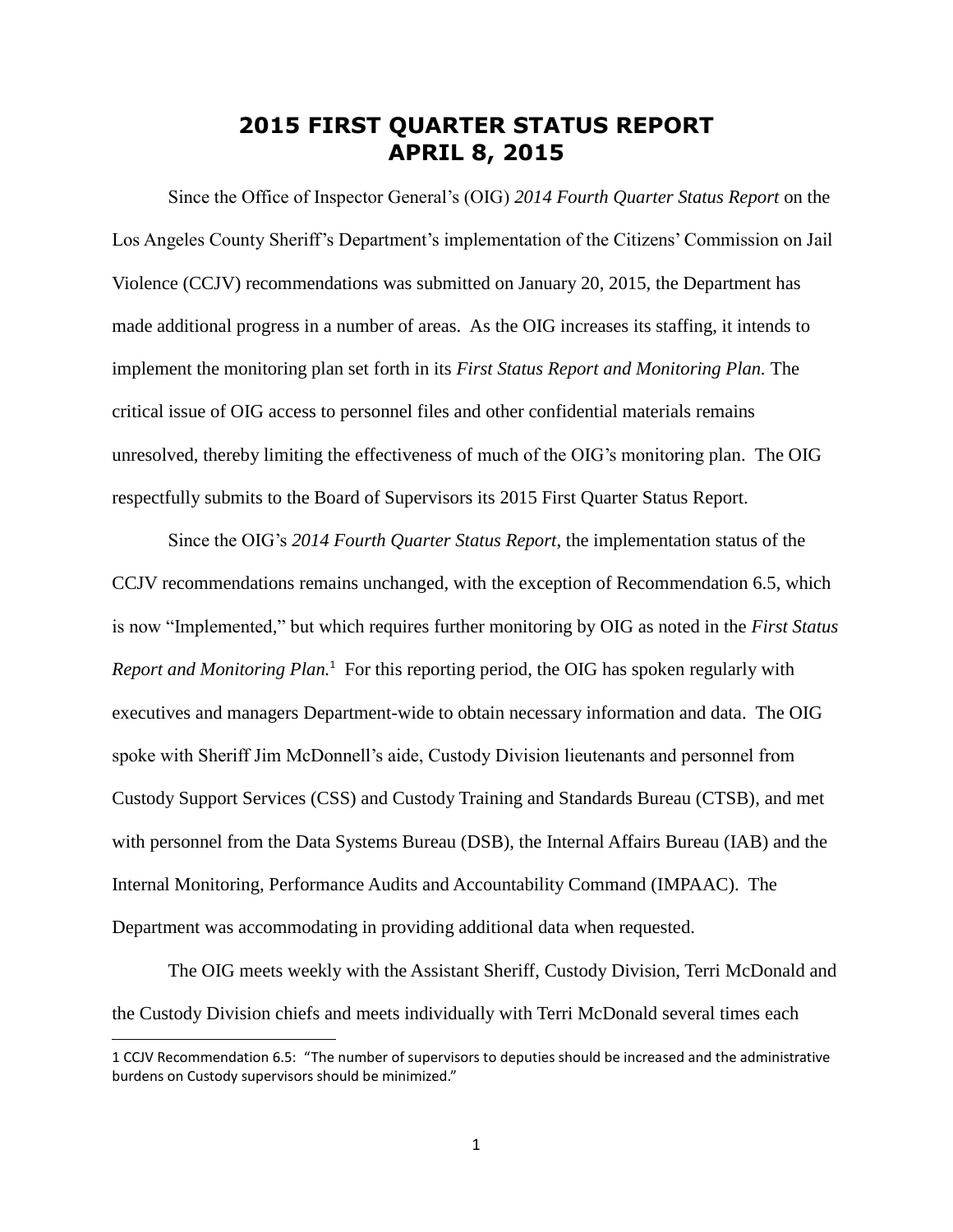month in person or via telephone. The OIG continues to attend Executive and Custody Force Review Committee (EFRC and CFRC) meetings, Critical Incident Reviews (CIR), Prisoner Death Reviews, Suicide Prevention Subcommittee and Complex Case Committee meetings.

This report provides updates on the implementation status of each CCJV recommendation which is "In progress" or "Partially implemented," as well as updates on "Implemented" recommendations 3.10, 4.1, and 4.8 related to the Sheriff's direct involvement in the oversight of the jails. Of the remaining 45 recommendations that have been identified as "Implemented," 37 require additional OIG monitoring. The table below reflects the implementation status and monitoring requirements of each of the five sets of CCJV recommendations:

| <b>Recommendations</b>                  | "Implemented,"<br><b>Requires No</b><br><b>Additional</b><br><b>Monitoring</b> | "Implemented,"<br><b>Requires</b><br><b>Additional</b><br><b>Monitoring</b> | "Partially"<br>Implemented" | "In Progress" | <b>Total</b> |
|-----------------------------------------|--------------------------------------------------------------------------------|-----------------------------------------------------------------------------|-----------------------------|---------------|--------------|
| <b>USE OF FORCE</b>                     |                                                                                |                                                                             |                             |               | 12           |
| <b>MANAGEMENT</b>                       |                                                                                |                                                                             |                             |               | 15           |
| <b>CULTURE</b>                          |                                                                                |                                                                             |                             |               | 8            |
| <b>PERSONNEL</b><br><b>AND TRAINING</b> |                                                                                |                                                                             |                             |               | 10           |
| <b>DISCIPLINE</b>                       |                                                                                | 12                                                                          |                             |               | 15           |
| <b>Total</b>                            |                                                                                | 37                                                                          |                             |               | 59           |

**IMPLEMENTATION STATUS AND MONITORING REQUIREMENTS**

The table below reflects the monitoring requirements of each recommendation that has been identified as "Implemented," "Partially Implemented," and "In Progress" and highlights recommendations the proper monitoring of which requires OIG access to personnel records: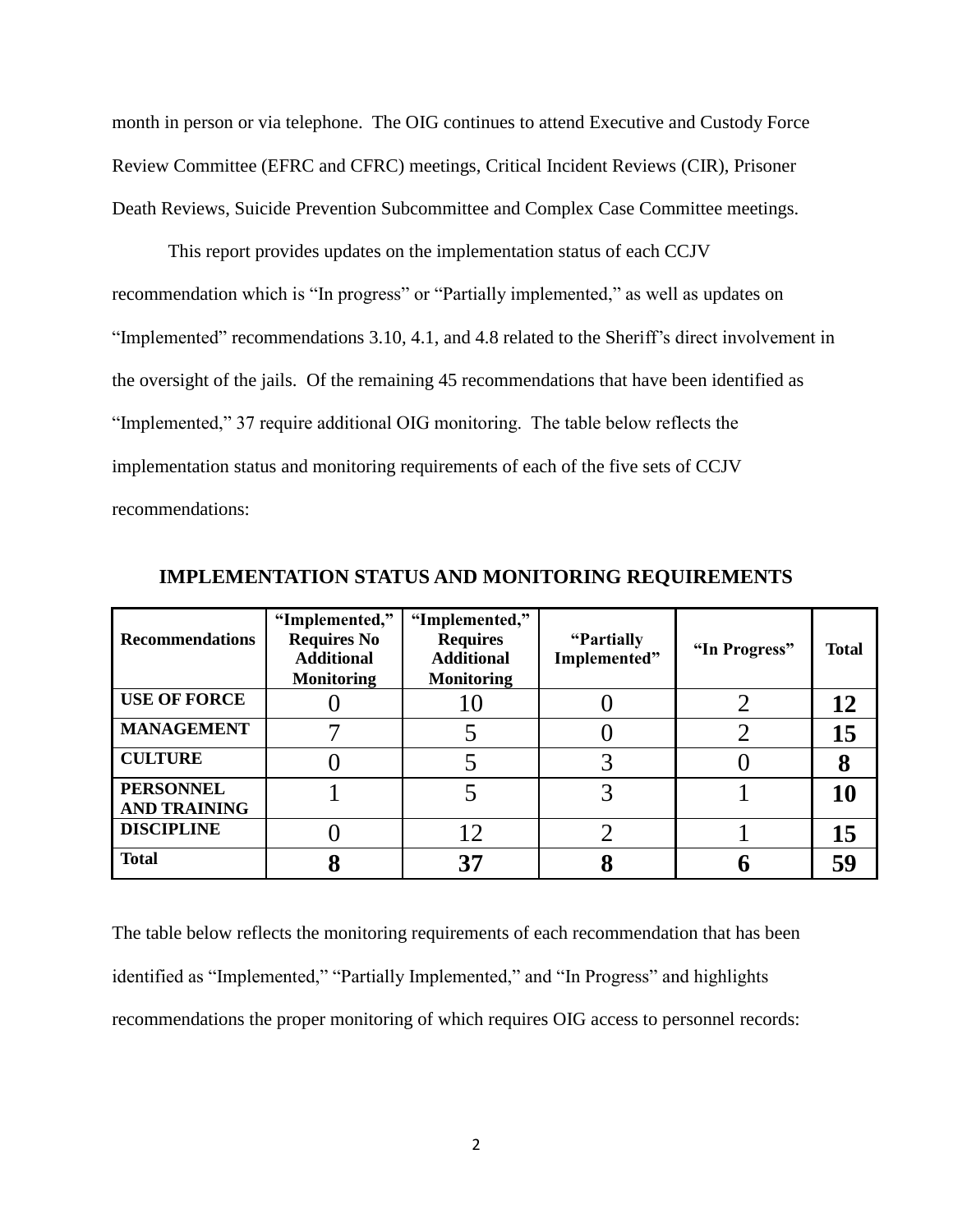# **CCJV Monitoring Requirements**

| *Monitoring of items in blue requires access to personnel records |                     |                                                                                                                                          |  |  |  |
|-------------------------------------------------------------------|---------------------|------------------------------------------------------------------------------------------------------------------------------------------|--|--|--|
| "Implemented,"                                                    | <b>USE OF FORCE</b> | 3.1. LASD should promulgate a comprehensive and easy-to-                                                                                 |  |  |  |
| <b>Requires</b>                                                   |                     | understand Use of Force Policy in a single document                                                                                      |  |  |  |
| <b>Further</b>                                                    |                     | 3.2 LASD personnel should be required to formally acknowledge,                                                                           |  |  |  |
| <b>Monitoring:</b>                                                |                     | in writing, that they have read and understand the Department's                                                                          |  |  |  |
|                                                                   |                     | Use of Force Policy                                                                                                                      |  |  |  |
|                                                                   |                     | 3.3 All LASD personnel should be provided training on the new                                                                            |  |  |  |
|                                                                   |                     | Use of Force Policy                                                                                                                      |  |  |  |
|                                                                   |                     | 3.4 The Department's Use of Force Policy should reflect a                                                                                |  |  |  |
|                                                                   |                     | commitment to the principles of the Force Prevention Policy and                                                                          |  |  |  |
|                                                                   |                     | prohibit inmate retaliation or harassment                                                                                                |  |  |  |
|                                                                   |                     | 3.5 LASD's Use of Force Policy should be based upon the                                                                                  |  |  |  |
|                                                                   |                     | objectively reasonable standard rather than the Situational Use of                                                                       |  |  |  |
|                                                                   |                     | Force Options Chart                                                                                                                      |  |  |  |
|                                                                   |                     | 3.6. The Use of Force Policy should articulate a strong preference                                                                       |  |  |  |
|                                                                   |                     | for planned, supervised, and directed force                                                                                              |  |  |  |
|                                                                   |                     | 3.7. The Use of Force Policy should account for the special needs                                                                        |  |  |  |
|                                                                   |                     | populations in the jails                                                                                                                 |  |  |  |
|                                                                   |                     | 3.9 Inmate grievances should be tracked in PPI by the names of<br>LASD personnel                                                         |  |  |  |
|                                                                   |                     | 3.10. LASD should analyze inmate grievances regarding the use of                                                                         |  |  |  |
|                                                                   |                     | force incidents                                                                                                                          |  |  |  |
|                                                                   |                     | 3.11. Statistical data regarding use of force incidents needs to be                                                                      |  |  |  |
|                                                                   |                     | vigilantly tracked and analyzed in real time by the highest levels                                                                       |  |  |  |
|                                                                   |                     | of LASD management                                                                                                                       |  |  |  |
|                                                                   | <b>MANAGEMENT</b>   | 4.1. The Sheriff must be personally engaged in oversight of the                                                                          |  |  |  |
|                                                                   |                     | jails                                                                                                                                    |  |  |  |
|                                                                   |                     | 4.8. The Sheriff must regularly and vigilantly monitor the                                                                               |  |  |  |
|                                                                   |                     | Department's Use of Force in the jails                                                                                                   |  |  |  |
|                                                                   |                     | 4.9. The Department should implement SCIF [the Sheriff's                                                                                 |  |  |  |
|                                                                   |                     | Critical Issues Forum] on the Custody side to improve the                                                                                |  |  |  |
|                                                                   |                     | accountability of jail supervisors                                                                                                       |  |  |  |
|                                                                   |                     | 4.10. Senior management needs to be more visible and engaged in                                                                          |  |  |  |
|                                                                   |                     | Custody                                                                                                                                  |  |  |  |
|                                                                   |                     | 4.14. LASD should participate in collaborations such as the Large<br>Jail Network that would enable it to learn about best practices and |  |  |  |
|                                                                   |                     | approaches in other systems                                                                                                              |  |  |  |
|                                                                   | <b>CULTURE</b>      | 5.1. The Department must continue to implement reforms that                                                                              |  |  |  |
|                                                                   |                     | emphasize respect for, engagement of, and communications with                                                                            |  |  |  |
|                                                                   |                     | inmates                                                                                                                                  |  |  |  |
|                                                                   |                     | 5.4. The Department must make Custody a valued and respected                                                                             |  |  |  |
|                                                                   |                     | assignment and career                                                                                                                    |  |  |  |
|                                                                   |                     | 5.5. Senior leaders must be more visible in the jails                                                                                    |  |  |  |
|                                                                   |                     | 5.6. LASD must have a firm policy and practice of zero tolerance                                                                         |  |  |  |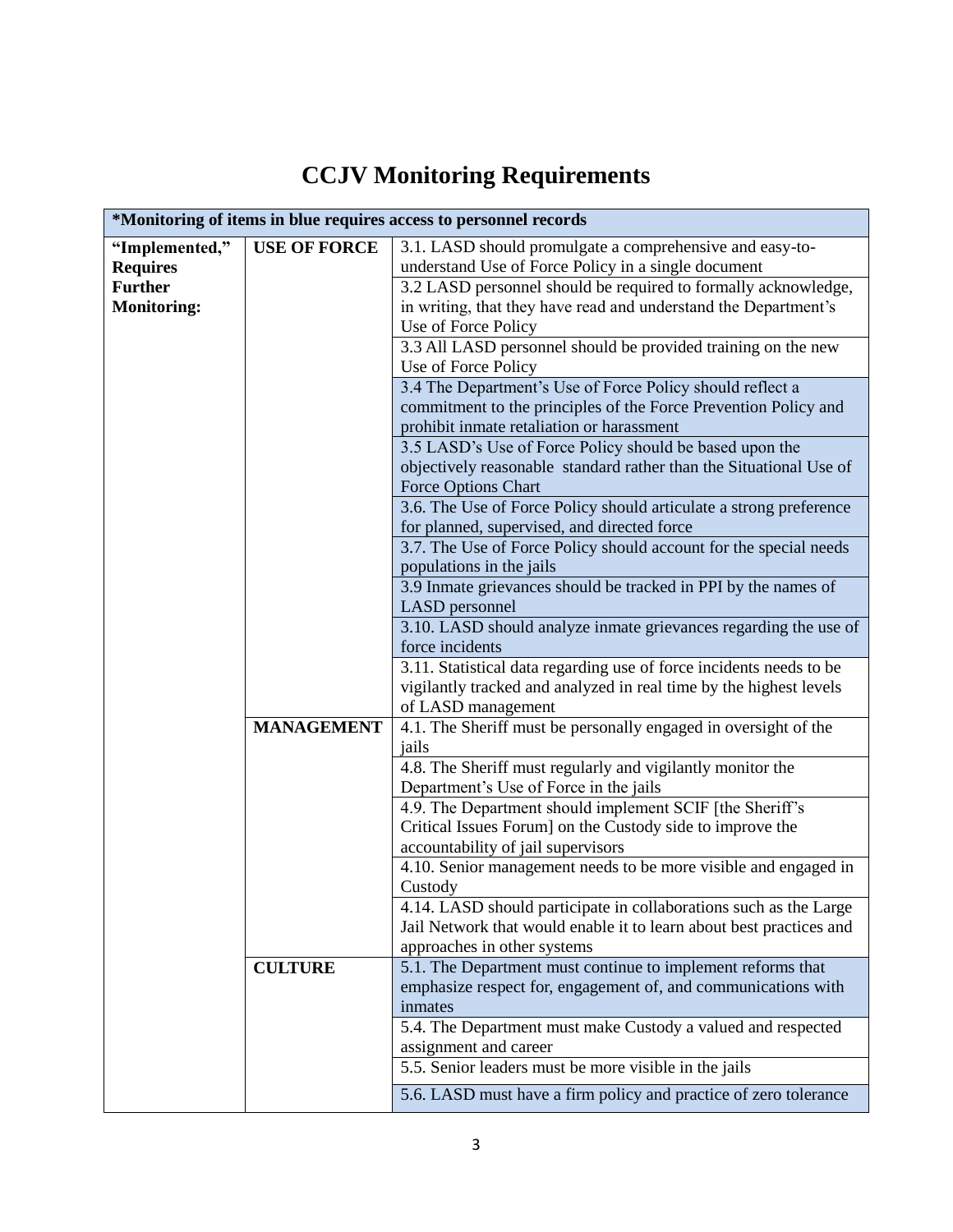| "Implemented,"        | <b>CULTURE</b>        | for acts of dishonesty that is clearly communicated and enforced                                                                  |
|-----------------------|-----------------------|-----------------------------------------------------------------------------------------------------------------------------------|
| <b>Requires</b>       | (Cont <sup>2</sup> d) | 5.7. The Department should have a sensible rotation policy to                                                                     |
| <b>Further</b>        |                       | protect against the development of troubling cliques                                                                              |
| <b>Monitoring:</b>    | <b>PERSONNEL</b>      | 6.2. The Department should develop and implement a long-range                                                                     |
| (Cont <sup>2</sup> d) | <b>AND TRAINING</b>   | and steady hiring plan based upon normal attrition                                                                                |
|                       |                       | 6.4. There should be a meaningful probationary period for new                                                                     |
|                       |                       | deputies in Custody                                                                                                               |
|                       |                       |                                                                                                                                   |
|                       |                       | 6.5. The number of supervisors to deputies should be increased<br>and the administrative burdens on Custody supervisors should be |
|                       |                       |                                                                                                                                   |
|                       |                       | minimized                                                                                                                         |
|                       |                       | 6.6. The Department should allow deputies to have a career in                                                                     |
|                       |                       | Custody and take steps in the interim to decrease the length of new                                                               |
|                       |                       | deputy assignments to Custody                                                                                                     |
|                       |                       | 6.8. Rotations within and among proximate facilities should be                                                                    |
|                       |                       | implemented                                                                                                                       |
|                       | <b>DISCIPLINE</b>     | 7.1. The investigative and disciplinary system should be revamped                                                                 |
|                       |                       | 7.2. The CFRC [Custody Force Review Committee] should                                                                             |
|                       |                       | monitor Force Packages for trends and concerns and the                                                                            |
|                       |                       | performance of supervisors                                                                                                        |
|                       |                       | 7.3. Deputies should be required to provide a timely written report                                                               |
|                       |                       | of force incidents and not be allowed to review videotape footage                                                                 |
|                       |                       | prior to the completion of that report or any interviews                                                                          |
|                       |                       | 7.4. Deputies involved in Significant Force incidents should be                                                                   |
|                       |                       | separated and not permitted to talk to each other until they have                                                                 |
|                       |                       | provided a written statement or have been interviewed by                                                                          |
|                       |                       | investigators                                                                                                                     |
|                       |                       | 7.5. IAB and ICIB should be part of an Investigation Division                                                                     |
|                       |                       | under a Chief who would report directly to the Sheriff                                                                            |
|                       |                       | 7.7. The Disciplinary Guidelines should be revised to establish                                                                   |
|                       |                       | increased penalties for excessive force and dishonesty                                                                            |
|                       |                       | 7.8. Each jail should have a Risk Manager to track and monitor                                                                    |
|                       |                       | use of force investigations                                                                                                       |
|                       |                       | 7.9. Force investigations should not be conducted by deputies'                                                                    |
|                       |                       | supervisors                                                                                                                       |
|                       |                       | 7.10. Captains should not reduce charges or hold penalties in                                                                     |
|                       |                       | abeyance for use of force, dishonesty, or failure to report force                                                                 |
|                       |                       | incidents                                                                                                                         |
|                       |                       | 7.11. The Department should vigorously investigate and discipline                                                                 |
|                       |                       | off-duty misconduct                                                                                                               |
|                       |                       | 7.12. The Department should implement an enhanced and                                                                             |
|                       |                       | comprehensive system to track force reviews and investigations                                                                    |
|                       |                       | 7.13. Inmate Complaints should be tracked by deputies' names in                                                                   |
|                       |                       | <b>PPI</b>                                                                                                                        |
| "Partially            | <b>USE OF FORCE</b>   | (none)                                                                                                                            |
| Implemented":         | <b>MANAGEMENT</b>     | (none)                                                                                                                            |
|                       | <b>CULTURE</b>        | 5.2. The Department's Force Prevention Policy should be stressed                                                                  |
|                       |                       | in Academy training and reiterated in continuing Custody                                                                          |
|                       |                       | Division training                                                                                                                 |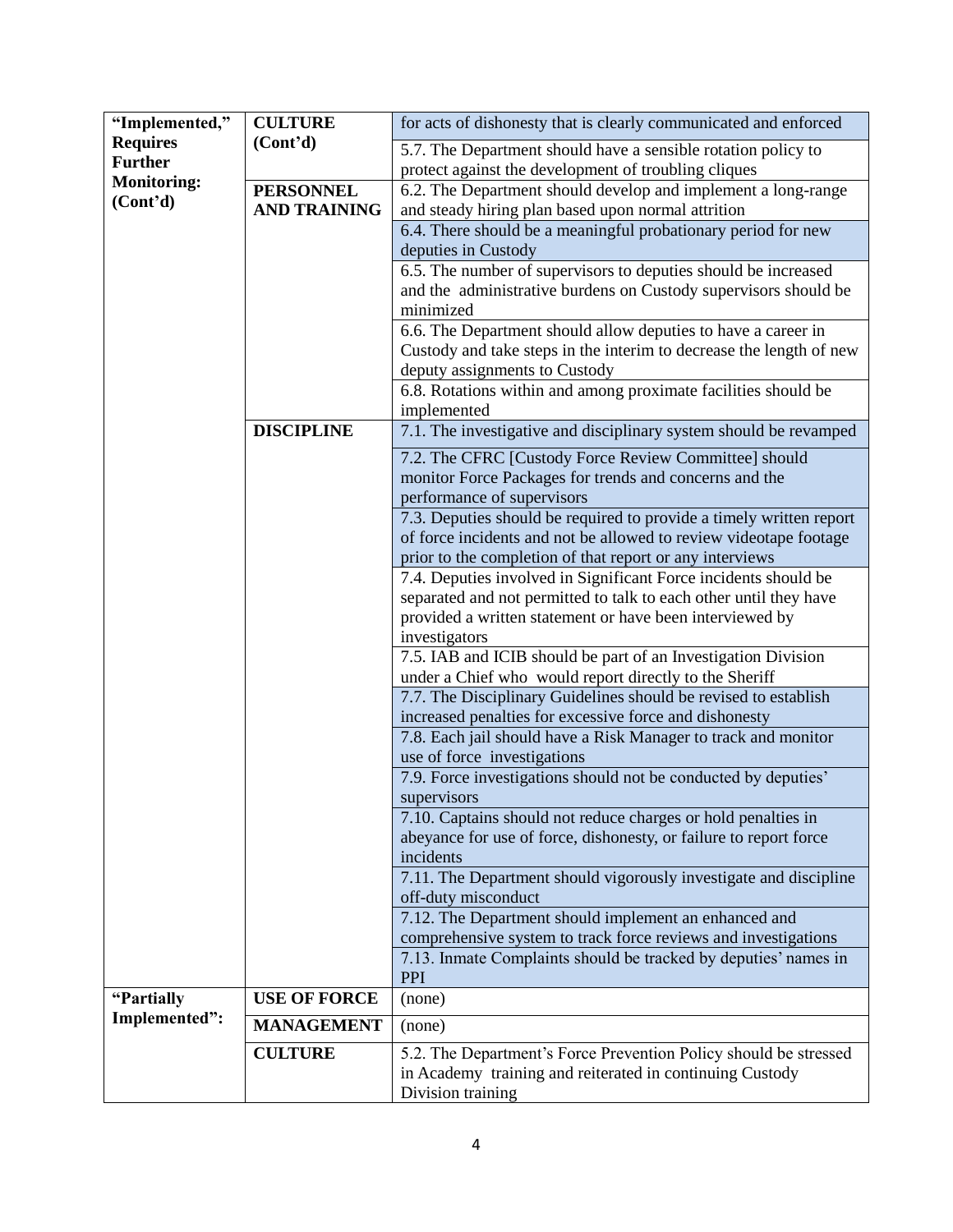| 5.3. The Department should enhance its ethics training and         |
|--------------------------------------------------------------------|
| guidance in the Academy as well as in continuing Custody           |
|                                                                    |
| 5.8. LASD should discourage participation in destructive cliques   |
| 6.1. The Department should review and revise its personnel and     |
| training procedures to reflect Custody's status as a valued and    |
| important part of the Department                                   |
| 6.3. Deputies and supervisors should receive significantly more    |
|                                                                    |
| Custody specific training overseen by the Department's             |
| Leadership & Training Division                                     |
| 6.7. The Department should utilize more Custody Assistants         |
| 7.6. IAB should be appropriately valued and staffed by personnel   |
| that can effectively carry out the sensitive and important work of |
|                                                                    |
| 7.14. The inmate grievance process should be improved and          |
| include added checks and oversight.                                |
|                                                                    |
| 3.8 PPI and FAST should be replaced with a single, reliable, and   |
| comprehensive data tracking system                                 |
| 3.12 Department should purchase additional body scanners           |
| 4.11. Management should be assigned and allocated based on the     |
| unique size and needs of each facility.                            |
| 4.12. LASD should create an Internal Audit and Inspection          |
|                                                                    |
|                                                                    |
|                                                                    |
|                                                                    |
| 6.10. The Department should create a separate Custody Division     |
|                                                                    |
| 7.15. The use of lapel cameras as an investigative tool should be  |
|                                                                    |

### **USE OF FORCE**

### **3.8. PPI and FAST should be replaced with a single, reliable and comprehensive data**

### **tracking system.**

Status: *In progress, funding approved*

The Department reports that the new Performance Recording and Monitoring System

(PRMS) is on schedule to debut by the December 2016 target date. Since the OIG's *2014 Fourth* 

*Quarter Status Report*, the Data Systems Bureau (DSB) hired two contractor consultants to assist

with the construction of the PRMS. The DSB reports that it has completed many of the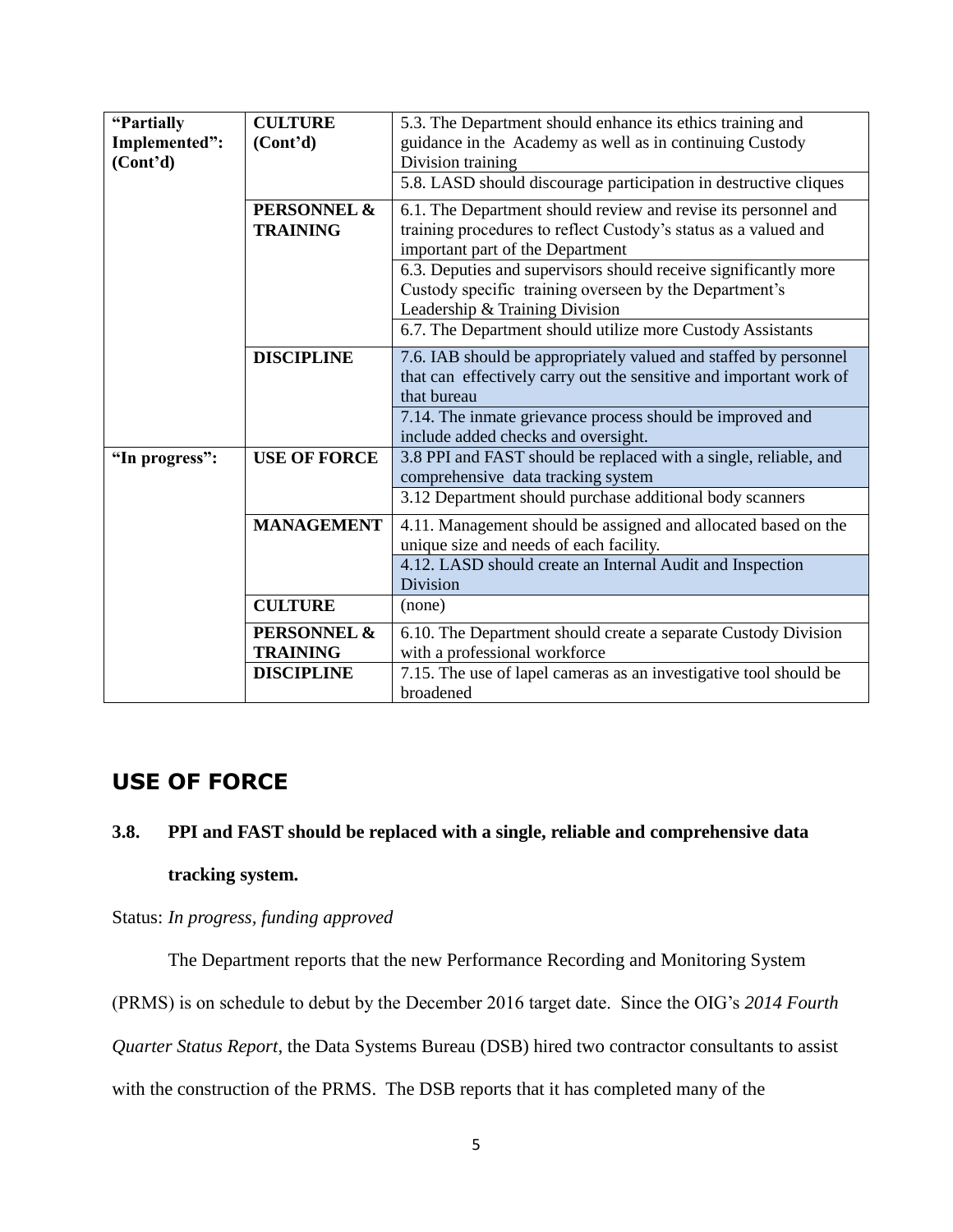"recording and monitoring" functions for the PRMS and the main pages for several of the modules within the system are complete. In addition, the DSB reports that the Inmate Complaints, Traffic Collision, and Service Comment modules now allow for the functioning of various transaction and reporting features.

The DSB designed the PRMS to be a secured web-based model as opposed to a clientserver model. The Personnel Performance Index (PPI) is a client-server model, meaning that the DSB must equip each user of the data system with proper computer software. This requires individual installations for each client wanting to access the data system's server. As a secured web-based model, the DSB does not have to conduct individual installations and can repair or update the PRMS from a centralized location. Moreover, a secured web-based model makes the PRMS compatible with modern technology.

In order to remain on track for its 2016 target date, the DSB reports that it put a temporary freeze on any changes to the PPI. All requests for changes to the PPI collected during the freeze will be assessed for suitability and priority in the new PRMS and will be implemented after the PRMS is running.

### **3.10. LASD should analyze inmate grievances regarding the use of force incidents.** Status: *Implemented*

The Department reports that it continues to make progress toward more meaningful analysis of inmate (prisoner) grievances. The Department reports that it is in the process of drafting a new policy for prisoner complaints to be incorporated into Chapter Eight of the Custody Division Manual, pending final approval. Additionally, the Department reports that it will transition to a new system for handling grievances whereby a Grievance Team within CSS will act as a centralized source for analysis of prisoner grievances. Despite this progress, the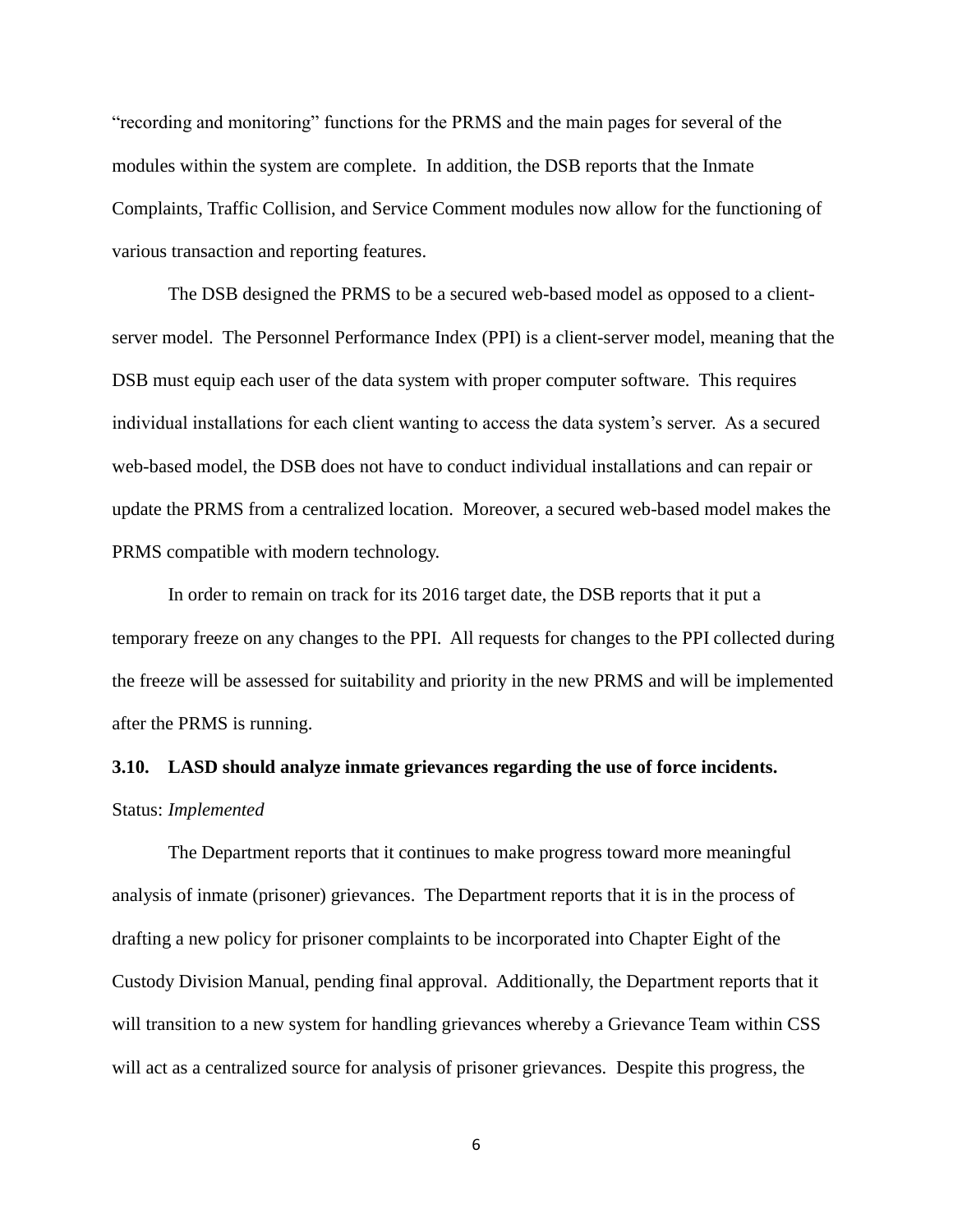Department is still not in compliance with its policy requiring a 5 or 15-day disposition of prisoner grievances.

The Department's new Grievance Team will be headed by a lieutenant overseeing one sergeant and one professional staff member. This team will be assisted by smaller teams consisting of sworn personnel and custody assistants at each facility. In order to ensure consistent workloads across facilities the number of personnel designated for each unit grievance team will depend upon the number of complaints historically produced at each facility.

The Department reports that utilization of a Grievance Team will ease the burden on compliance lieutenants who cannot currently allocate enough time to thoroughly analyze the large volume of grievances in addition to their other duties.<sup>2</sup> The Department expects team members to begin working in the new fiscal year.<sup>3</sup> Once team members are hired, the Department reports that duties of compliance lieutenants will shift away from analysis of grievances toward their other duties.

As of the OIG's *2014 Fourth Quarter Status Report*, the OIG began receiving data on completed force allegation inquiries made between January 1, 2013, and September 30, 2014, to conduct a qualitative review of each case. The purpose of the review is to determine in each case whether Department policy and protocols were followed and whether investigations were thorough, fair and complete with appropriate dispositions. The OIG has not received the requested documents on force allegations from LASD in full. The Department has had difficulty in gathering all of the cases due to documents and data not being stored in a centralized location.

l

 $2^{2}$  Compliance lieutenant duties are detailed in the MPP, section 2-01/060.50.

<sup>3</sup> The *Rosas* litigation requires that the Department have its Grievance Team functioning by December 2015.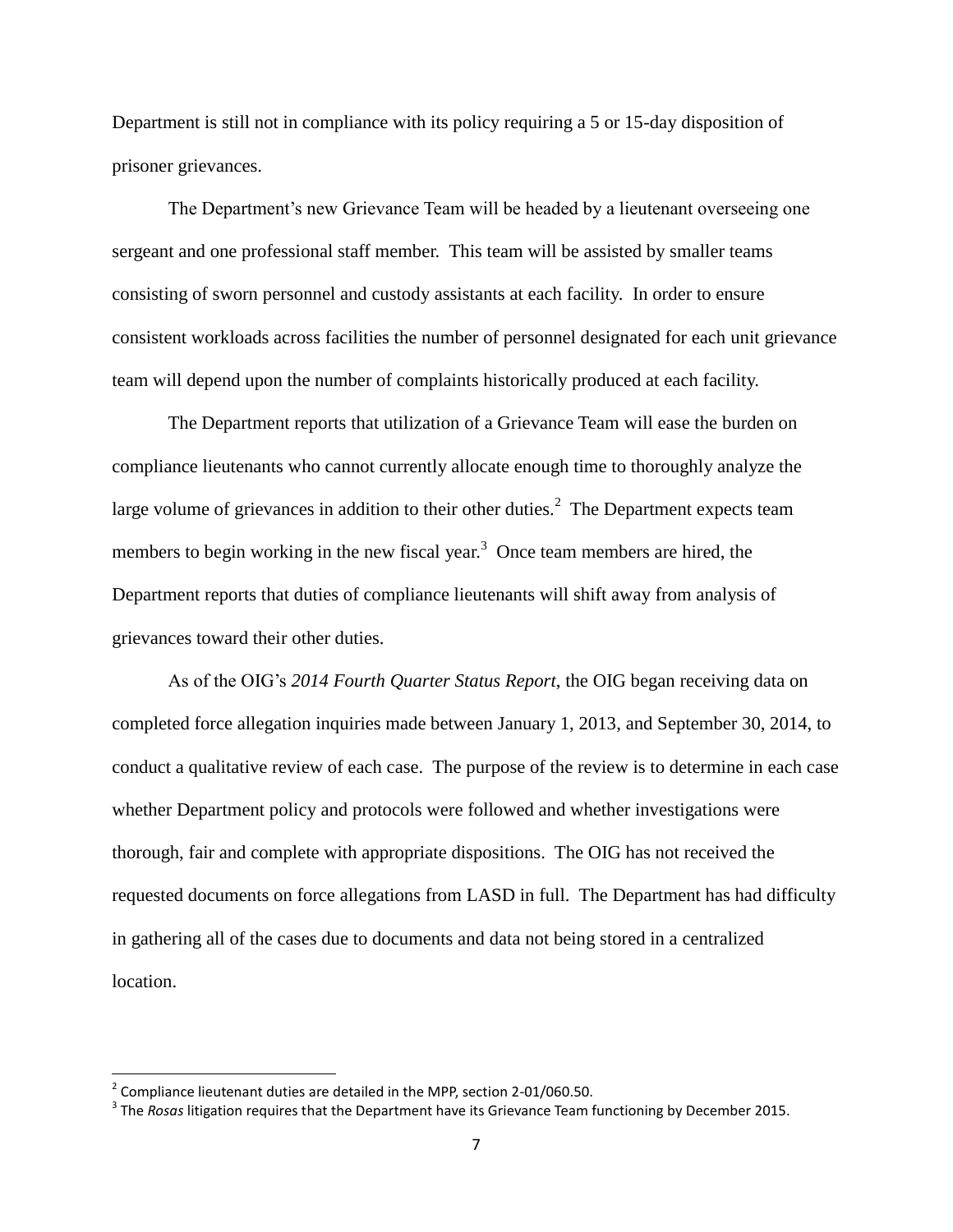#### **3.12. The Department should purchase additional body scanners.**

#### Status: *In progress*

l

The Department reports that it is currently evaluating its future needs for body scanners, taking into account staffing and other issues encountered when using the machines. Currently, body scanners are operating at IRC and CRDF. Scanners are currently utilized to detect contraband and as needed for investigations. Since the OIG's *2014 Fourth Quarter Status Report*, the Department's body scanner vendor repaired the broken scanner at IRC and the OIG observed the scanner operating during a routine booking screening for contraband. The Department reports that it will eventually expand the use of body scanners to one or more of the northern facilities.

The Department reports that body scanner operation is a considerable expense. Initially, the Board of Supervisors allocated funding for 20 body scanners across LASD facilities. The Department reports that this funding covered only the cost of the equipment and not the cost of staffing the machines. The Department reports that each scanner requires multiple personnel to run effectively while manual strip searches of multiple prisoners can often be conducted by a single deputy.<sup>4</sup> The Department reports that, at this time, allocating additional staffing to body scanners, as the Department increases staffing to address the *Rosas* Implementation Plan and the Department of Justice Stipulated Agreement requirements, is not feasible. However, the Department reports that it is completing an analysis of appropriate additional locations to which scanners can be expanded as well as staffing costs associated with full deployment of all 20 scanners.

 $<sup>4</sup>$  The OIG has requested that the Department conduct a comparison of the relative costs of scanner operation</sup> versus manual cavity searches so that a reasonable budget proposal can be presented.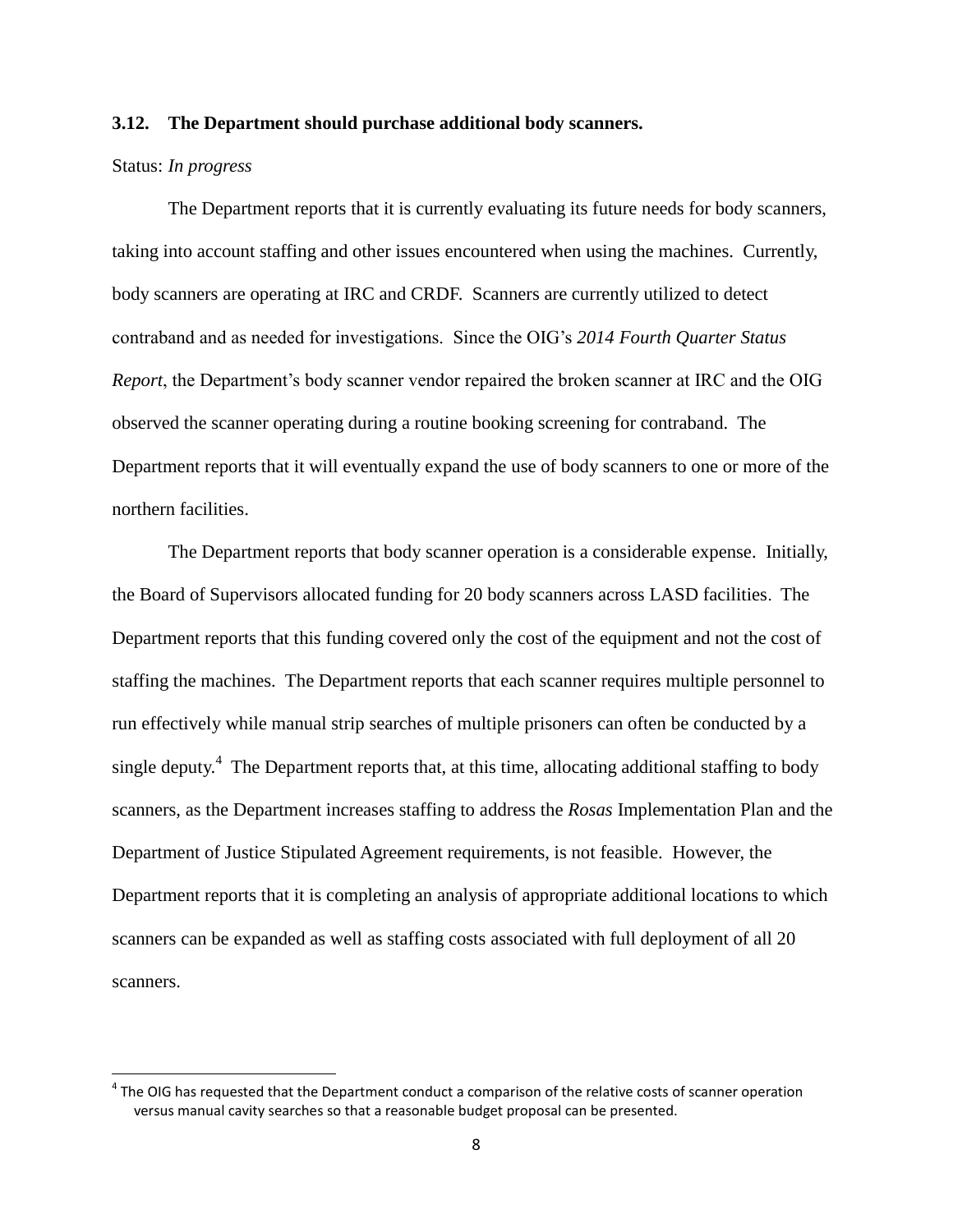In the past, the Department has reported that its personnel faced challenges adapting to the new technology, specifically in identifying contraband on the scanners' monitors. As a result, the Department contemplated upgrading to high-resolution monitors and is seeking additional training from the scanner vendor to assist staff in reading the monitors. Currently, the Department has delayed any decisions to upgrade the equipment until it decides whether to move forward with the implementation of additional scanners. The Department also continues to report that some prisoners remain reluctant to cooperate with scanner searches and some gangs within the jails have issued directives to members to refuse the body scanner process altogether.<sup>5</sup>

### **MANAGEMENT**

#### **4.1. The Sheriff must be personally engaged in oversight of the jails.**

#### Status: *Implemented*

 $\overline{a}$ 

In the preparation of this report, the OIG spoke with the Sheriff's aide who provided information about the Sheriff's personal oversight of the jails since his swearing in on December 1, 2014. The Sheriff's aide reported that since the Sheriff's swearing in, the Sheriff has visited Men's Central Jail (MCJ), Century Regional Detention Facility (CRDF), Twin Towers Correctional Facility (TTCF), Inmate Reception Center (IRC), North County Correctional Facility (NCCF) and Pitchess Detention Facilities (Pitchess), North and South. The Sheriff has not visited Pitchess East, which accommodates the Department's Fire Camp, but his aide reports that he is currently scheduling a visit.

<sup>5</sup> The OIG previously reported on November 21, 2014, *Analysis of the Legal Basis for X-ray Body Scanner Searches in County Jail Facilities,* that rates of refusal to submit to x-ray body scans were negligible in comparison to the number of prisoners processed through the body scanners. The Department reports that the Latino gang network known as the "Southsiders" continue to refuse to submit to the scanner. However, the refusal rate during the pilot project was only 3.28% of 16,231 prisoners. Additionally, almost all refusals occurred at the court line since new prisoners were not familiar with the Southsiders' edict.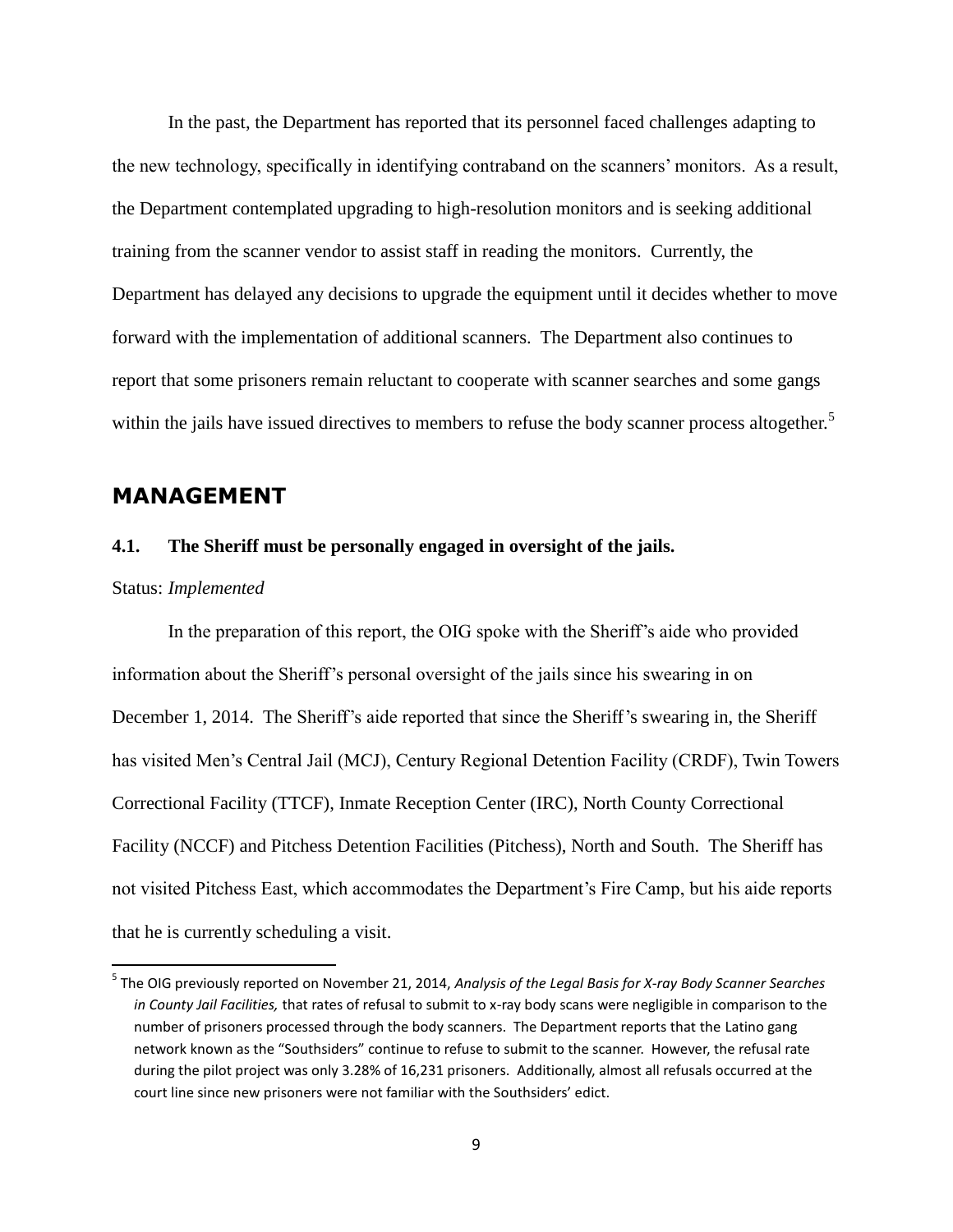At MCJ, CRDF, TTCF and IRC, the Sheriff took full tours of each facility. At Pitchess North and South, the Sheriff toured the main visitors' center and one housing module at each facility. At NCCF, he visited the facility's vocational programs and one housing module. The Sheriff is set to return to TTCF and all four northern facilities by April 30, 2015.

The Sheriff reports that he is taking an active role in the disciplinary process. The Sheriff himself now signs off on each disposition of disciplinary action for personnel misconduct from the Case Review Committee.<sup>6</sup> Currently, the Sheriff only reviews dispositions of disciplinary actions that would result in excess of 15 days suspension, demotion or dismissal, following approval of the Case Review Committee. In the future, the Sheriff anticipates signing off on all disciplinary actions which, the Department reports, averages seven cases per week.

## **4.8. The Sheriff must regularly and vigilantly monitor the Department's Use of Force in the jails.**

#### Status: *Implemented*

 $\overline{\phantom{a}}$ 

The Sheriff's aide reports that the Sheriff receives daily the Department's Force Synopsis as well as a monthly synopsis of force used, broken down by category (Category 1, 2, and/or 3). The Sheriff's aide then briefs the Sheriff on these synopses. The Department reports that the Sheriff is personally notified of all Category 3 uses of force and has reviewed video footage of some force incidents. Additionally, the Sheriff meets with the Assistant Sheriffs weekly to discuss issues across the Department, including use of force in the jails.

 $^6$  The Case Review Committee reviews disciplinary decisions made by a Division Chief or Division Director that exceed a 15-day suspension. The committee assesses factors in the decision-making process before disciplinary action is taken. MPP 3-14/120.10.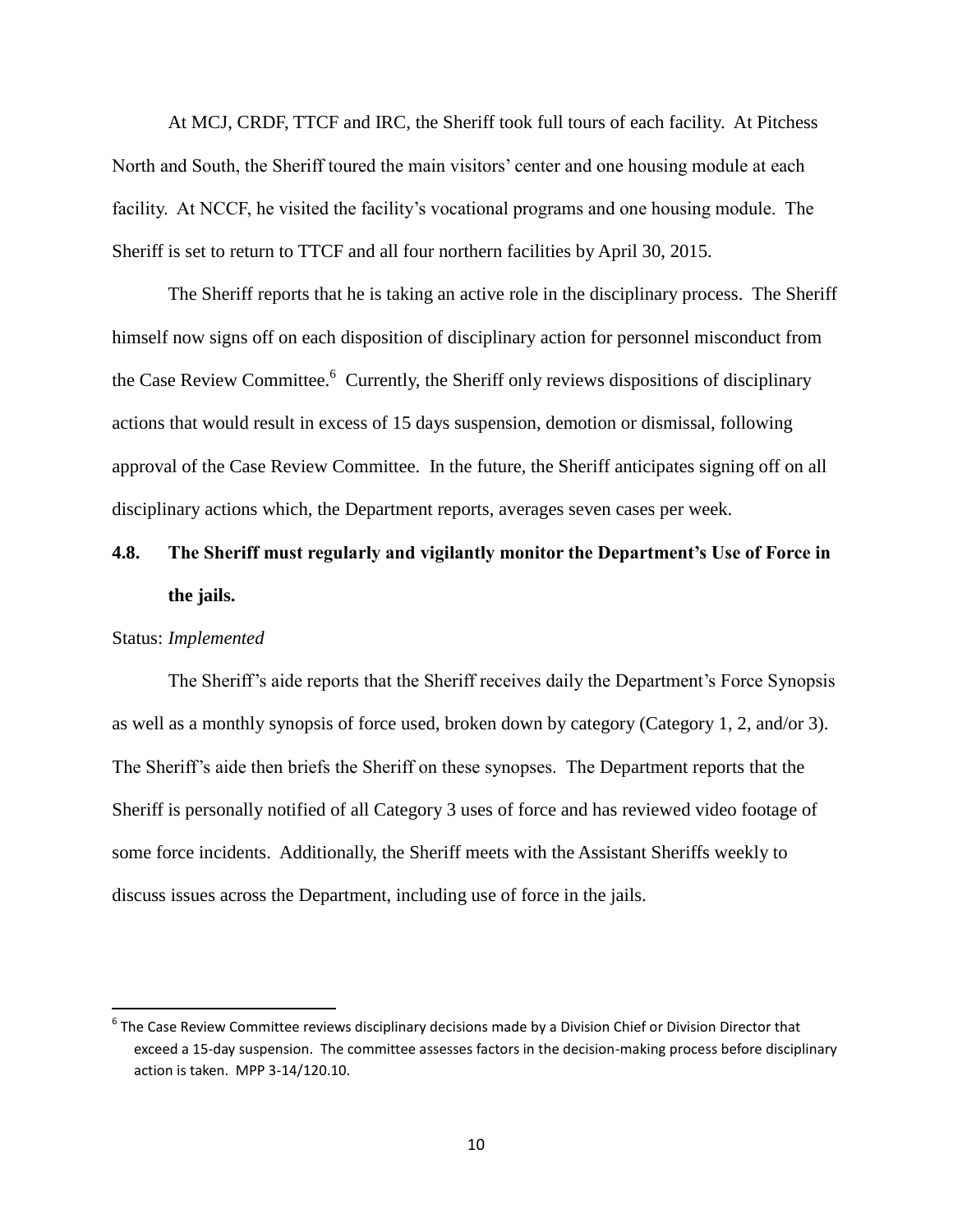## **4.11. Management should be assigned and allocated based on the unique size and needs of each facility.**

#### Status: *In progress (funding approved)*

As of the OIG's *2014 Fourth Quarter Status Report*, the Department received funding for 19 new full-time permanent clerical positions to replace 19 deputies who will be moved to line duty. An allotment was provided to each facility based on size and clerical needs. Since last quarter, the Department reports that it filled 13 of these 19 positions. The Department reports that the remaining ten positions will be filled by May 2015.

On November 26, 2014, the commander over CRDF left the post to begin the transition into retirement. Consequently, the Commander over TTCF is acting Commander over both CRDF and TTCF, which is problematic given the size, complexities, and operational demands of each facility.

#### **4.12. LASD should create an Internal Audit and Inspection Division**

#### Status: *In progress (funding approved)*

The IMPAAC is still in Phase II of its three-phase hiring scheme. With a total of 51 funded positions through Phase II, the IMPAAC filled all but 1sergeant and 1 lieutenant position and 6 professional civilian auditor positions. While the IMPAAC anticipated hiring a Head Compliance Auditor in January 2015, the chosen candidate is still in the hiring process but is expected to join IMPAAC in May.

The IMPAAC reports that it determines its audit topics either at the request of the Sheriff or through its own independent decision-making power, subject to approval by the Sheriff. Since its inception, the IMPAAC has initiated 21 special projects (18 completed), 11 law enforcement audits (8 completed), and 12 inspections (12 completed). The IMPAAC has not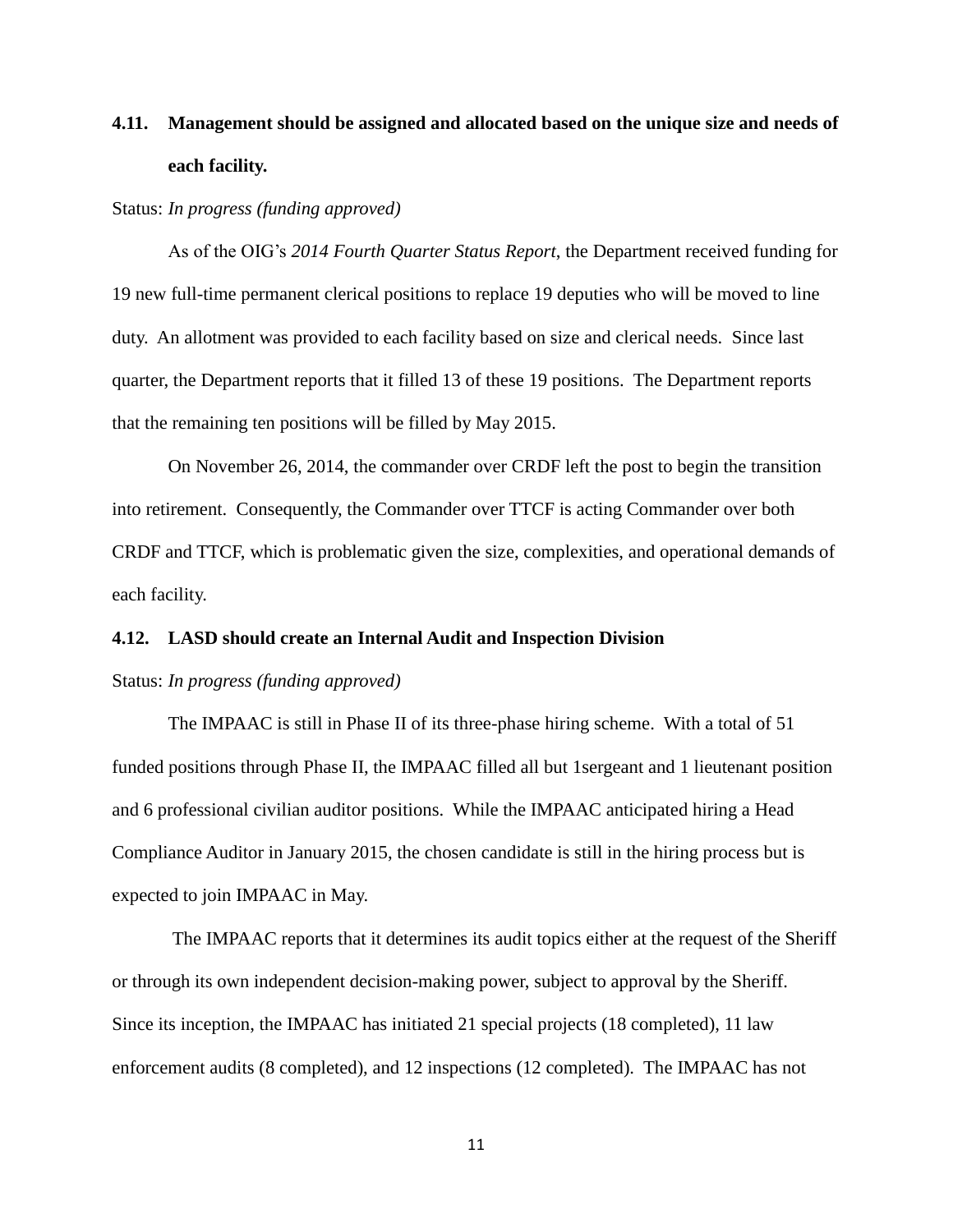initiated additional inspections because the unit determined that it was an inefficient use of resources.<sup>7</sup> After each audit, special project, or inspection, the IMPAAC reports that the IMPAAC staff conducts a Quality Assurance assessment to determine lessons learned about the audit process in order to make adjustments for future projects.

The IMPAAC reports that personnel are currently working on three law enforcement audits (one developed with the help of the OIG) and nine special projects. Of the eight audits completed, seven reviewed Custody Division's personnel rotation (Recommendation 5.7) while the last reviewed uniform crime reporting in Patrol Division operations. The subject matter of the IMPAAC unit's special projects has varied. Special projects have included:

- The IMPAAC unit drafted its organizational policy and is waiting for final determinations on several issues, including a possible name change, before formalization.
- Unit Mentoring Assessment: The Department's Executive Officer requested that the IMPAAC analyze and formalize procedures for performance mentoring to ensure uniformity across command units. $8$  The policy is in draft form and will be implemented upon approval.
- Antelope Valley project: The IMPAAC unit served as an objective fact-finder in the dispute regarding housing rights in the Antelope Valley. The project involved coordination across multiple agencies, including the Department of Justice.

 $\overline{\phantom{a}}$ 

 $^7$  The IMPAAC's inspections acted as follow up to the Department's existing Command Inspection process. During the Command Inspection Process, subject matter experts conduct inspections throughout the Department at LASD management's direction. The hours required to independently research and re-inspect each inspection assumed resources of more pertinent projects and, the Department reports, were duplicative of the work conducted via the Command Inspection process.

 $^8$  The Department uses performance mentoring as a tool to assess and develop employee job performance. The goal of performance mentoring is to review employee job performance and create improvement plans when appropriate or necessary. Supervisors work closely with employees during this process to provide mentoring, counseling and training in order to improve their job performance.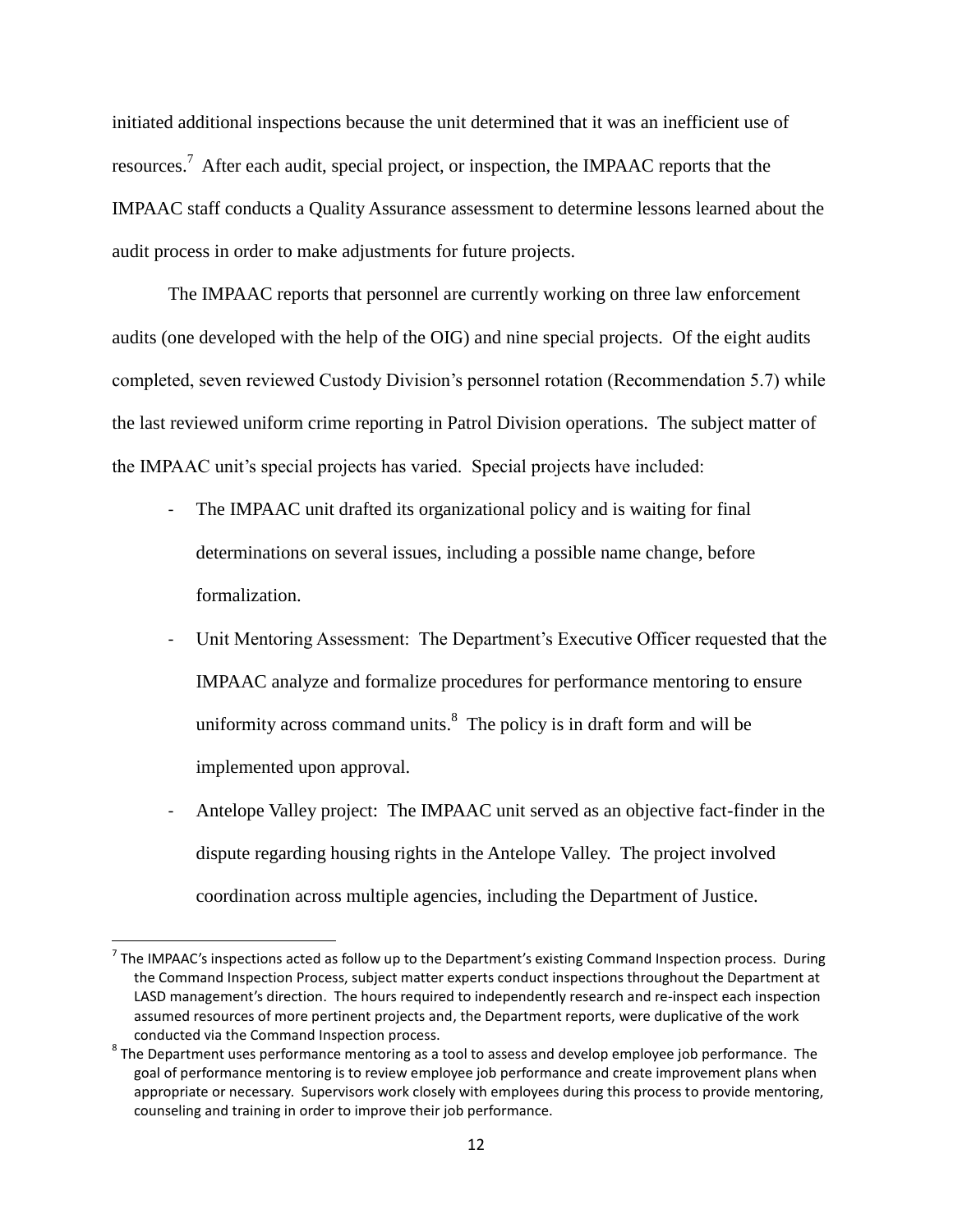- The Shooting Review Committee: The Shooting Review Committee is a review process for deputy involved shootings for any employee with prior shooting incidents on record. The review consists of analysis by a panel consisting of five LASD lieutenants and the IMPAAC Captain, focusing on analysis of tactical, training, and risk management issues and is initiated immediately following the subsequent shooting. Within 30 days, the committee prepares a report for the commander over Critical Incident Review who then makes any training, corrective action, or other determinations.

### **CULTURE**

## **5.2. The Department's Force Prevention Policy should be stressed in Academy training and reiterated in continuing Custody Division training.**

Status: *Partially implemented (funding approved)*

The Department reports that the LASD academy and annual trainings are currently undergoing significant changes due to obligations arising from the *Rosas* Implementation Plan and DOJ Stipulated Agreement. The Department reports that to comply with these legal obligations, it is adding two weeks to its four-week Jail Operations basic training for new Custody Division deputies. Separate from the Jail Operations basic training, the Jail Operations Continuum includes additional custody specific trainings for new Custody Division personnel. The OIG reviewed the Department's Jail Operations Continuum training curriculum to confirm that the training includes a four-hour Force Concepts course which elaborates on LASD's Force Prevention Policy.

The Department reports that it is reconfiguring its annual training scheme for existing deputies but cannot implement these trainings until the Department complies with its obligations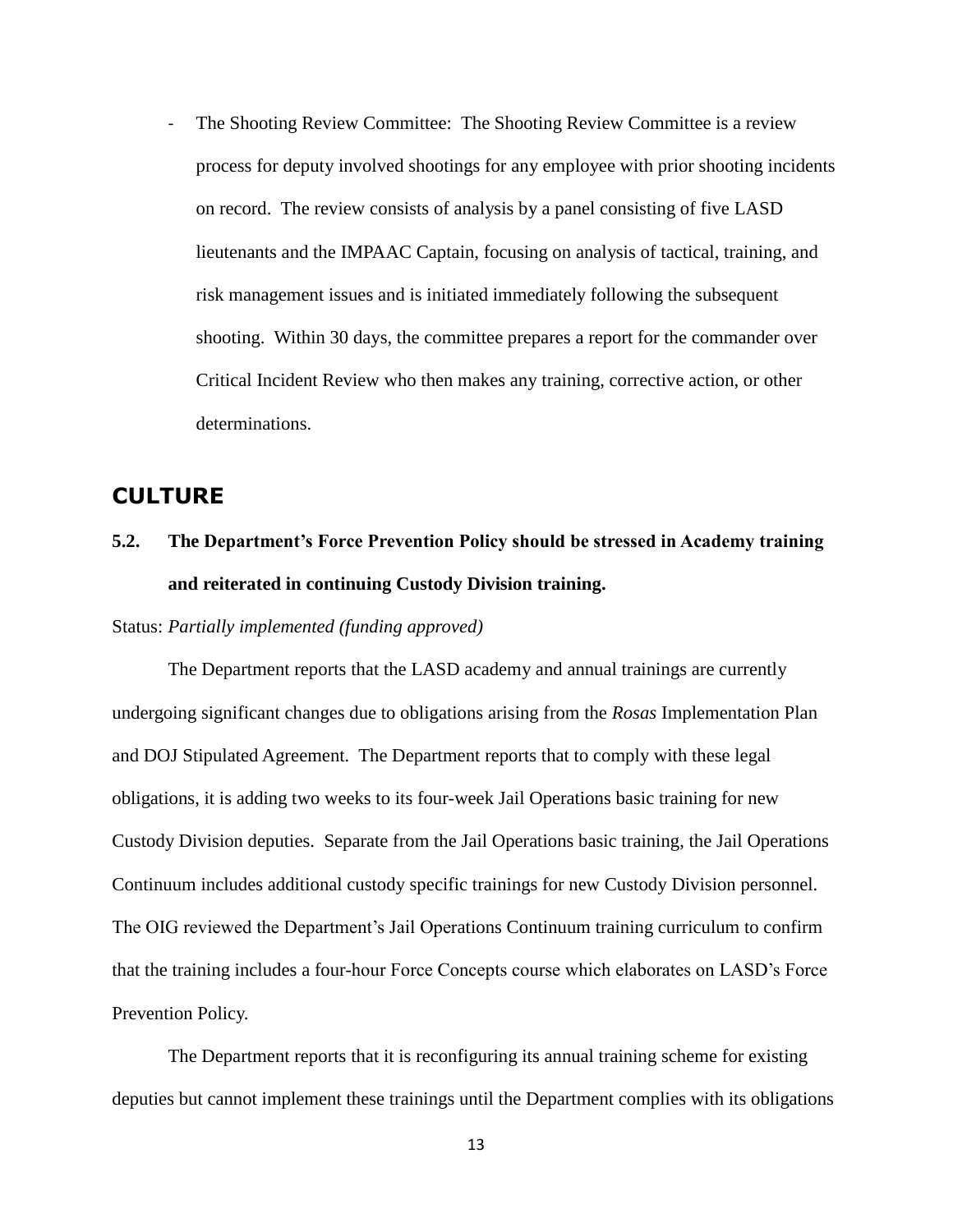under the *Rosas* Implementation Plan and the DOJ Stipulated Agreement. The new scheme for annual trainings is a movement toward mandatory trainings as opposed to allowing personnel to select from a variety of offered courses. Furthermore, schedules of mandatory annual trainings will be tailored to the training needs of each position within the Department. These trainings will include a refresher course on the Department's Use of Force Policy, as revised to account for obligations arising out of the *Rosas* Implementation Plan and DOJ Stipulated Agreement, as well as a course on ethics. While the Department expected to commence with these trainings in January 2015, the *Rosas* Implementation Plan and DOJ Stipulated Agreement significantly delayed their implementation.

The Department reports that it ordered and received ten full-size manikins for enhanced critical incident training for all jail facilities. The Department distributed one manikin to each jail facility and kept two for training purposes. Manikins will help with scenario-based trainings, particularly man down drills, suicide prevention drills, and cardiopulmonary resuscitation techniques.

## **5.3. The Department should enhance its ethics training and guidance in the Academy as well as in continuing Custody Division training.**

#### Status: *Partially implemented (funding approved)*

The OIG reviewed the Department's Jail Operations Continuum training curriculum to confirm that the training includes a four-hour course on ethics. LASD is currently revising annual trainings for the Custody Division (See Recommendation 5.2).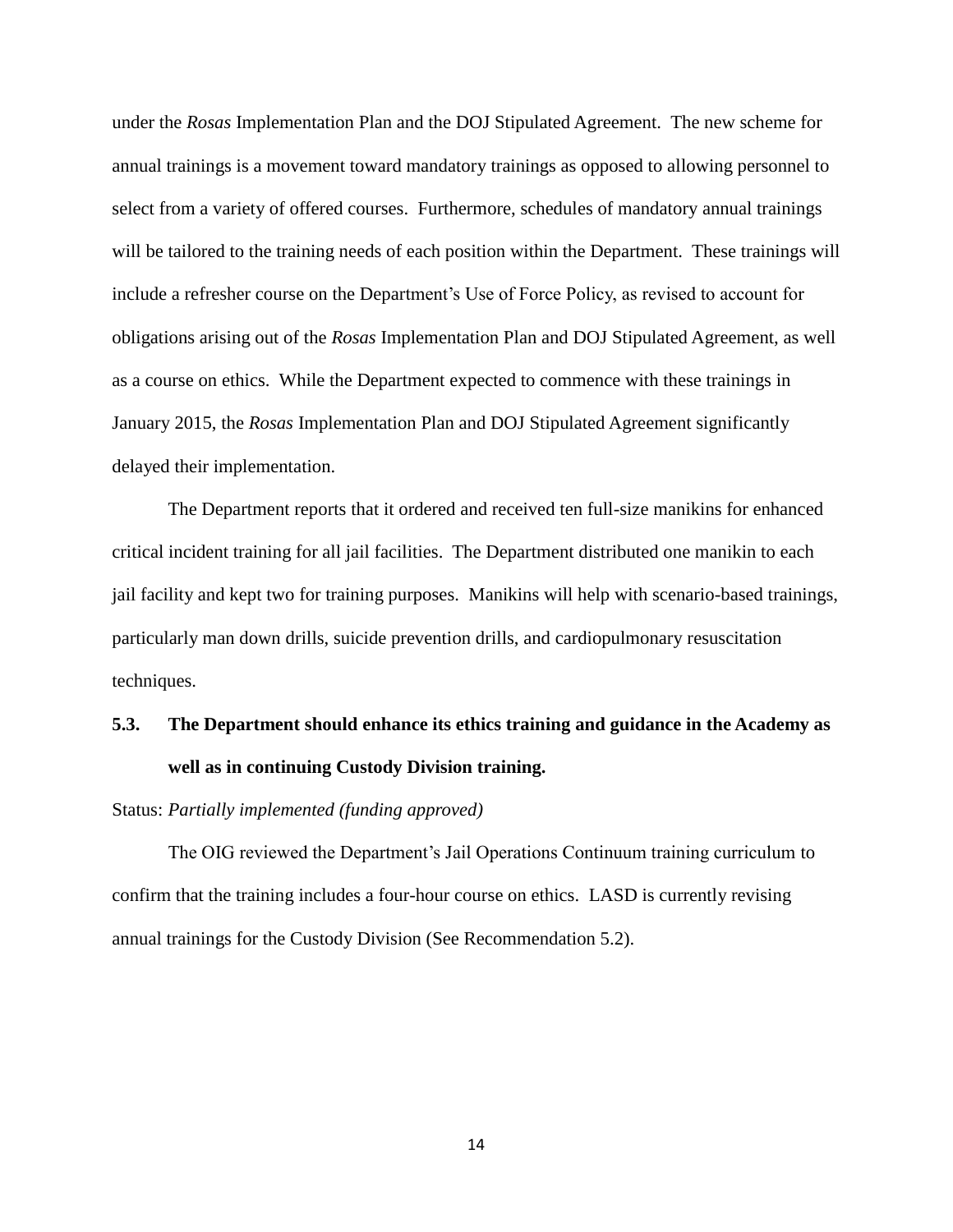### **5.8. LASD should discourage participation in destructive cliques.**

Status: *Partially implemented (funding approved)*

The OIG reviewed the Department's Jail Operations Continuum curriculum to confirm that the training includes an eight-hour course on values-based decision making. LASD is currently revising annual trainings for the Custody Division (See Recommendation 5.2). The Department intends to improve its tattoo policy, in part to address clique related issues, but is still in the drafting phase. Discouraging destructive cliques is a long-term challenge which requires constant vigilance.

### **PERSONNEL AND TRAINING**

## **6.1. The Department should review and revise its personnel and training procedures to reflect Custody's status as a valued and important part of the Department.**

Status: *Partially implemented (funding approved)*

In addition to the implementation of the Dual Track Career Path, the creation of the CTSB, and the expansion of custody specific trainings, the Department reports that it is restructuring procedures for overtime personnel in Custody Division operations. Previously, personnel requesting overtime filled vacant shifts in custody facilities regardless of their custody specific expertise or recent custody experience. This created potential issues, especially where Patrol Division sergeants would fill overtime shifts in supervisory overtime positions within the Custody Division after spending years on patrol, outside of a custody environment. Although patrol supervisors were once assigned to the Custody Division prior to their patrol assignments and may recall some custody specific policies and procedures, Department policies, procedures and tactics with regard to custody operations have changed significantly in recent years. This poses a risk where overtime sergeants are responsible for supervisory roles that they are not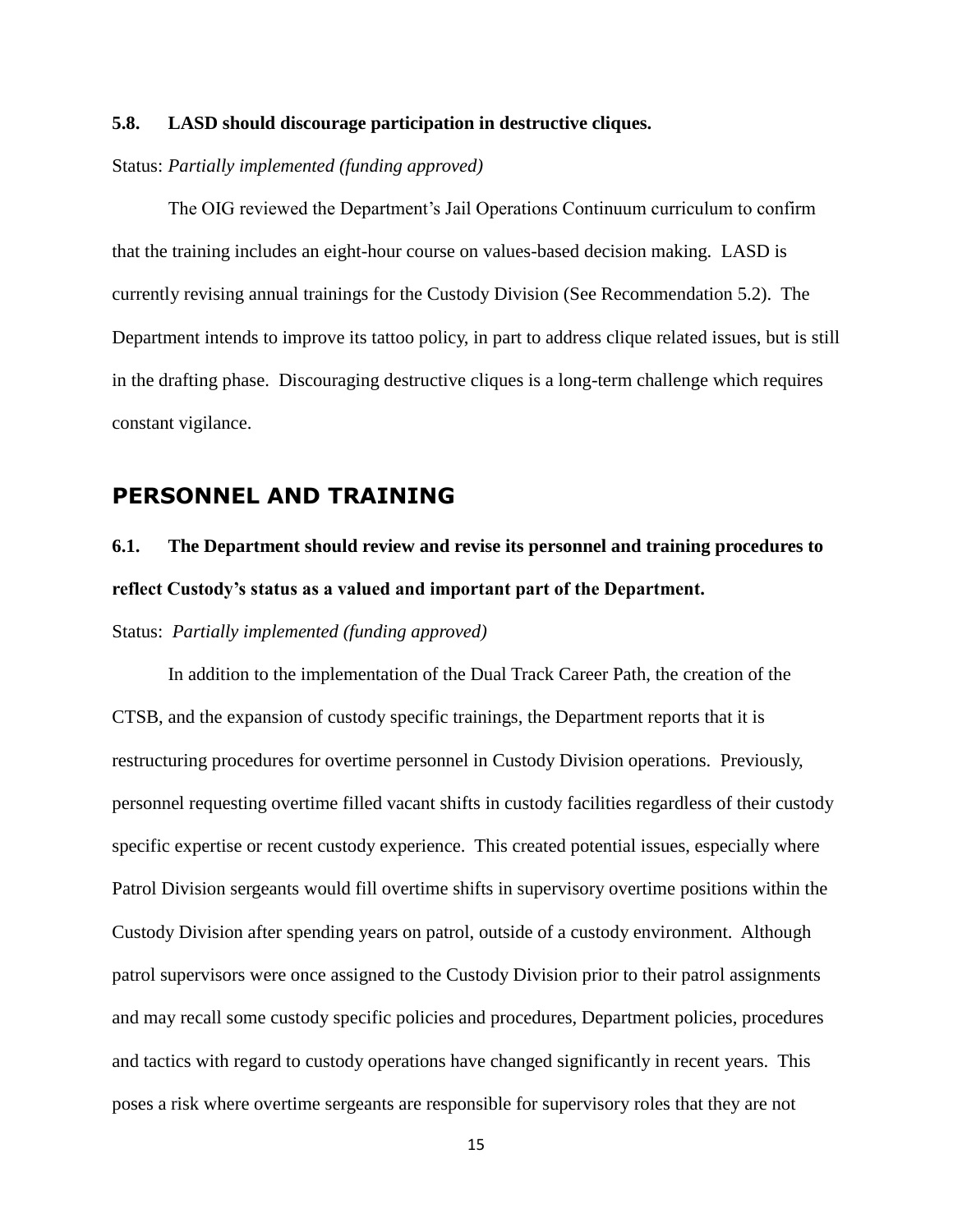properly trained to fill. The Department is currently aware of this issue and is in the process of

creating new protocol for overtime supervisors filling Custody Division positions. The

Department reports these new protocols are still in the early stages of development.

### **6.3. Deputies and supervisors should receive significantly more Custody specific training**

### **overseen by the Department's Leadership and Training Division.**

Status: *Partially implemented (funding approved)*

The Department reports the following progress toward the goal of mandatory custody

| specific training of all personnel, overseen by the CTSB: |  |
|-----------------------------------------------------------|--|
|-----------------------------------------------------------|--|

| Custody Division S.T.C. Training Report (FY 2014/2015) as of 2/28/15 |              |             |      |              |            |             |             |             |            |              |
|----------------------------------------------------------------------|--------------|-------------|------|--------------|------------|-------------|-------------|-------------|------------|--------------|
| Course                                                               | <b>South</b> | <b>NCCF</b> | East | <b>North</b> | <b>MCJ</b> | <b>CRDF</b> | <b>TTCF</b> | <b>IRC</b>  | <b>PMB</b> | <b>Total</b> |
| No. of staff<br>requiring STC<br>training                            | 257          | 354         | 22   | 207          | 641        | 393         | 734         | 393         | 136        | 3137         |
| Interacting with<br>Mentally Ill                                     | 77%          | 93%         | 41%  | 98%          | 71%        | 90%         | 72%         | 100<br>$\%$ | 34%        | 75%          |
| Force Concepts/<br>Ethics                                            | 63%          | 65%         | 45%  | 91%          | 52%        | 51%         | 46%         | 71%         | 13%        | 55%          |
| Jail Specific<br>Restraint                                           | 86%          | 98%         | 68%  | 100%         | 66%        | 78%         | 50%         | 67%         | 8%         | 69%          |
| Use of Force<br>Investigations                                       | 100%         | 96%         | 0%   | 100%         | 100%       | 100%        | 93%         | 89%         | $0\%$      | 97%          |
| Inmate<br>Extraction<br>Training                                     | 83%          | 98%         | 50%  | 100%         | 100%       | 100%        | 100%        | 96%         | 0%         | 81%          |

## **6.5. The number of supervisors to deputies should be increased and the administrative burdens on Custody supervisors should be minimized.**

Status: *Implemented*

The Department reports that utilization of custody assistants eased some of the administrative burdens on LASD supervisors. Since the OIG's *2014 Fourth Quarter Status Report*, the Department reports that it filled nine additional sergeant positions in January. This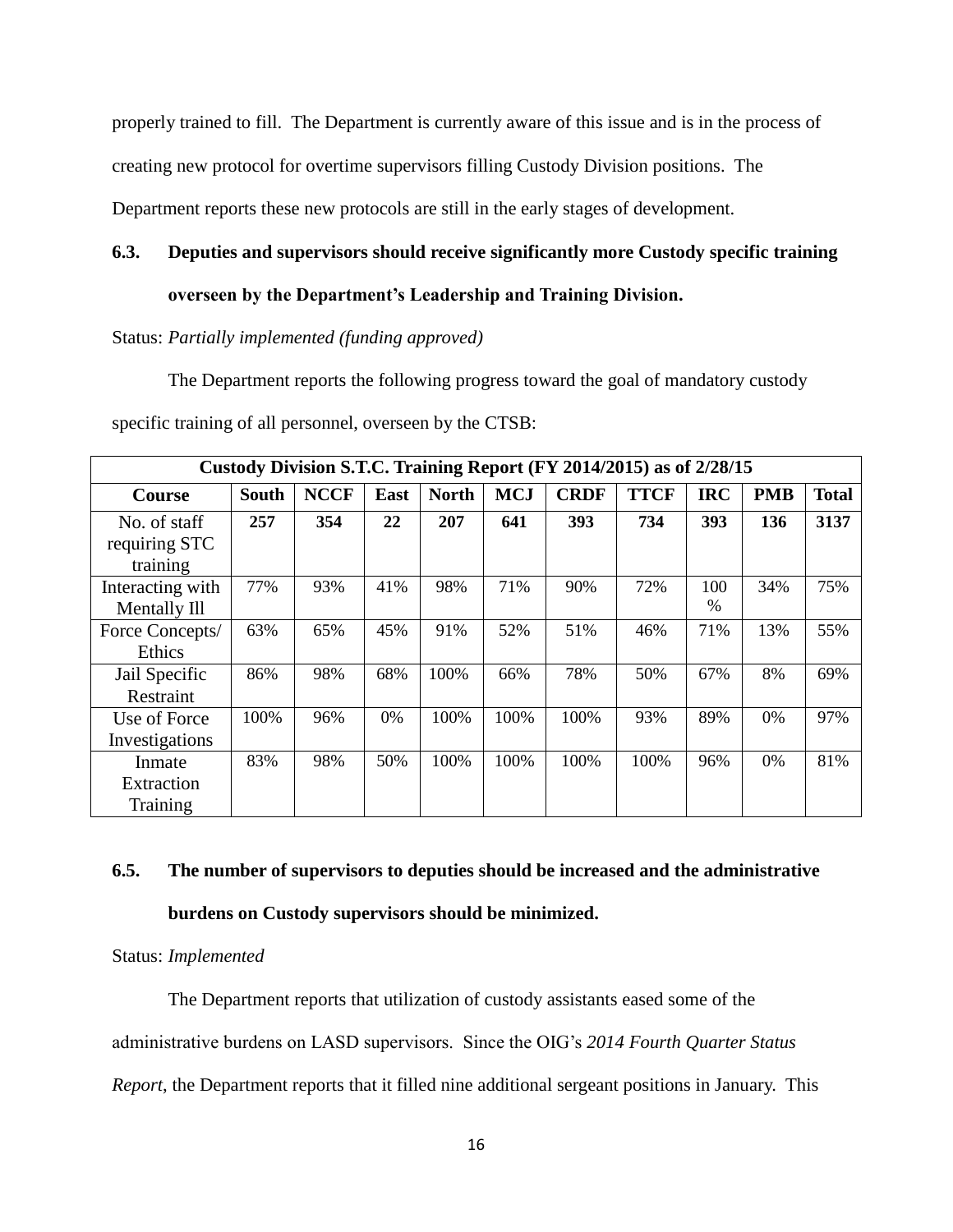recommendation is now implemented but the OIG will continue to monitor administrative burdens on Custody Division supervisors and the ratio of Custody supervisors to deputies as outlined in its *First Status Report and Monitoring Plan.*

#### **6.7. The Department should utilize more custody assistants.**

#### Status: *Partially implemented*

The Department provided the OIG with data that includes the number of deputies, senior deputies, and custody assistants assigned to the Custody Division for the months of September 2012, 2013, 2014, and March 2015. The table below reflects these numbers as the ratio of deputies (including senior deputies) to custody assistants:

| <b>Month/Year</b> | <b>Deputies/Custody Assistant Ratio</b> |
|-------------------|-----------------------------------------|
| September 2012    | 66.2:33.9                               |
| September 2013    | 64.7:35.3                               |
| September 2014    | 65.5:34.5                               |
| March 2015        | 66.1:33.9                               |

## **6.10. The Department should create a separate Custody Division with a professional workforce.**

Status: *In progress*

The Department reports that it continues to build its professional Custody Division workforce through attendance at local and national corrections conferences and consultation with national corrections leaders. Custody Division personnel attended the Winter Conference of the American Correctional Association and management consulted with multiple state and local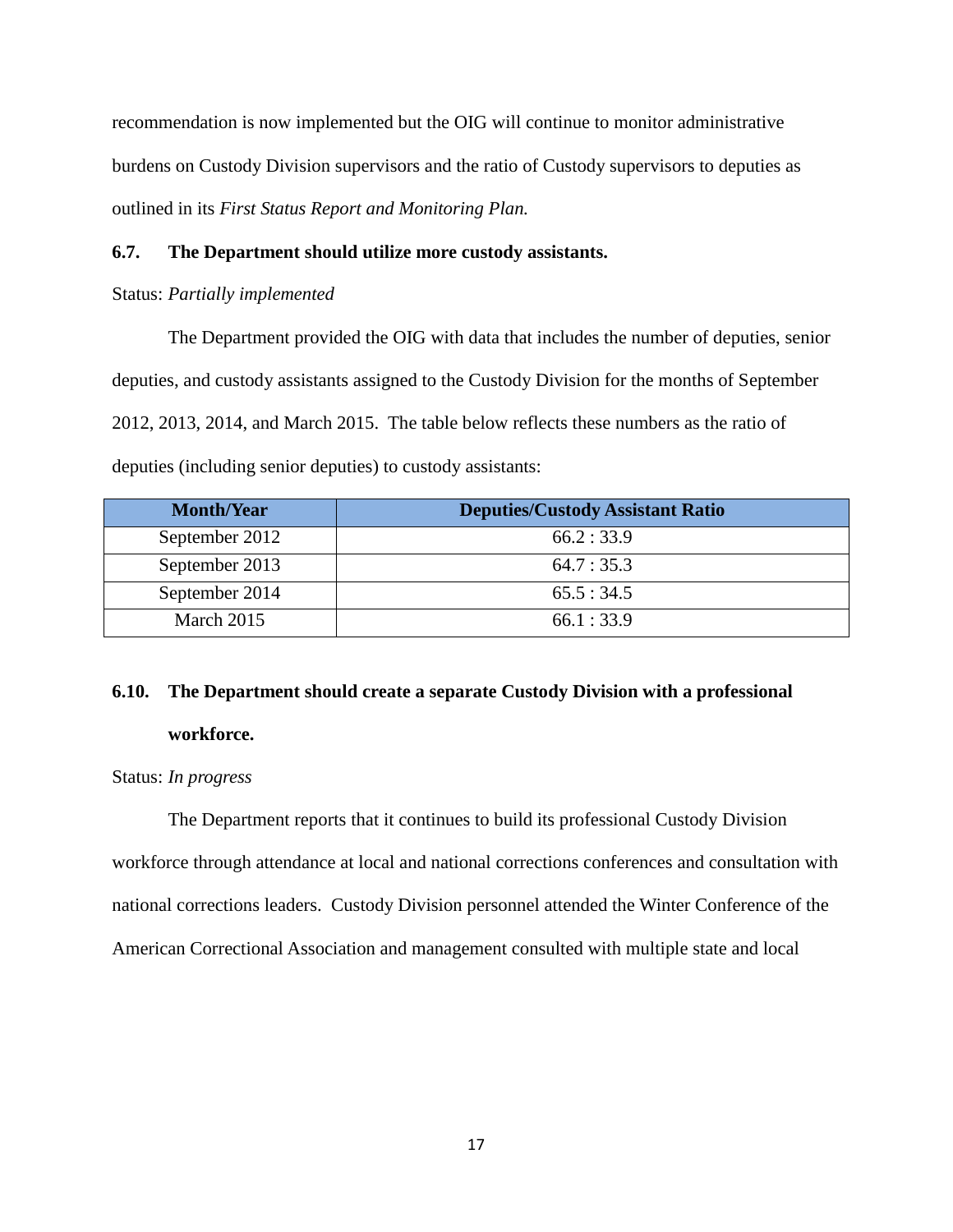corrections agencies regarding psychiatric medication procedures, body scanners and tactical protection for custodians against prisoner gassings.<sup>9</sup>

### **DISCIPLINE**

 $\overline{\phantom{a}}$ 

## **7.6. IAB should be appropriately valued and staffed by personnel that can effectively carry out the sensitive and important work of the bureau.**

Status: *Partially implemented (funding approved)*

Since the OIG's *2014 Fourth Quarter Status Report*, the IAB reports that it completed its Phase II expansion from four to six response teams between October 2013 and December 2014.

## **7.14. The grievance process should be improved to include added checks and oversight.** Status: *Partially implemented*

The Department reports that there remains a large backlog in scanning all existing complaints into the Custody Automated Recording and Tracking System (CARTS), LASD's system used to track prisoner grievances. The Department reports that although each facility now has a scanner to input the prisoner grievances to the CARTS, creating uniformity and streamlining the input method, it does not have sufficient staff allocated to the grievance process.

Prisoner grievance data is currently incomplete, partially due to the large backlog and as reported above, the Department does not adhere to its 5 and 15-day complaint processing requirements. The Department is optimistic that iPads will dramatically improve its grievance system and it is currently in the process of purchasing 500 additional iPads with an expected

<sup>&</sup>lt;sup>9</sup> LASD's Mental Health Task Force observed medication procedures at Lancaster State Prison. LASD management observed body scanner procedure at Cook County Department of Corrections in Chicago, Illinois; Denver County Jail in Denver, Colorado; and Metropolitan Detention Center of Bernalillo County in Albequerque, New Mexico. Department command staff observed the use of portable shields to protect against gassings at San Quentin State Prison.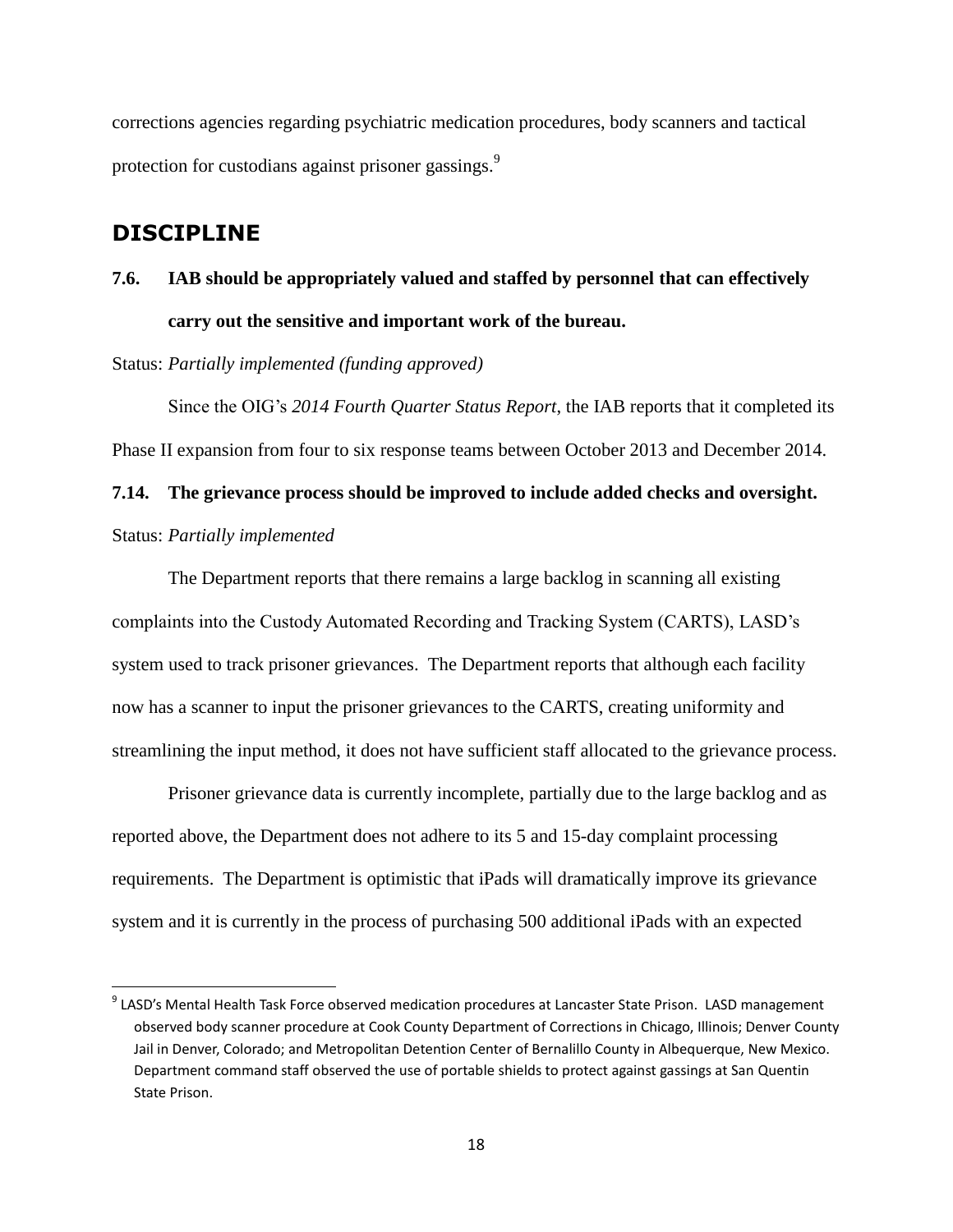arrival date at the end of May. The 17 iPads originally deployed as part of the pilot program remain in use.

The Department reports that iPads are currently functioning approximately 85% of the time, with infrequent network interruption on a few devices at MCJ. This problem should be resolved with the implementation of a new Inmate Data Network (IDN). The Department reports that it already received funding for the IDN infrastructure through the Inmate Welfare Commission and that the network to coordinate the IDN and iPad systems is currently in development.

When iPads are not available, the Department reports that it must use paper grievance forms, which LASD managers say poses several challenges. The OIG noted problems in past reports whereby both personnel and prisoner complainants reported issues with entrusting the prisoner trustees or staff against whom they are complaining to deposit grievance forms on their behalf. Prisoners still complain of these issues to the OIG but their allegations are difficult to investigate because no mechanism exists to identify which staff person received a complaint or when a complaint was received. The Department hopes that the implementation of video cameras across all facilities will help to alleviate these gaps in accountability within the grievance system (See Recommendation 7.15).

## **7.15. The use of lapel cameras as an investigative tool should be broadened.**  Status: *In progress (alternative implementation)*

The Department opted for an alternative implementation of this recommendation. Rather than purchasing lapel cameras, the Department is installing fixed cameras in facilities department wide. The Department is in year two of its five year implementation plan for fixed cameras. The Department reports that it continues to install additional cameras and bring them online. At